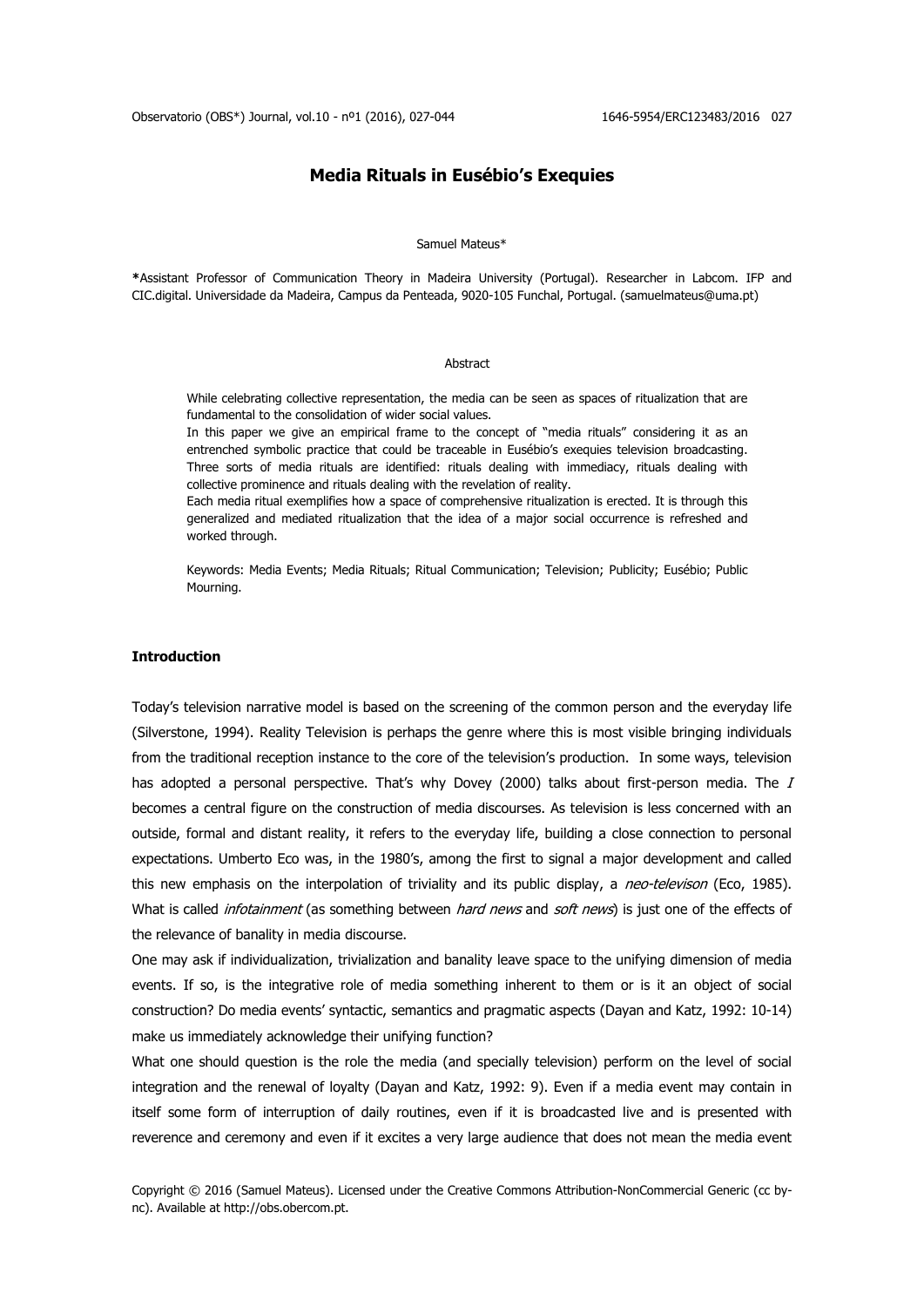evokes on itself a reintegration of the whole society in a collective heartbeat. Maybe one can suspect of the all too affirmative assertion on the social totality (and centrality) these events represent: "All eyes are fixed on the ceremonial centre, through which each nuclear cell is connected to all the rest. Social integration of the highest order is thus achieved via mass communication" (Dayan and Katz, 1992: 15). The integrative role of media must not be assumed. Instead, it needs to be investigated (Couldry, 2003: 37). Media do not simply communicate and foster social belonging; media also communicate and create social belonging. In the celebration of collective memory, media re-present it and strengthen the collective sentiment (Saenz, 1994). Thus, one must look to the ways mass communication articulate contingent and historically specifically patterns of (symbolic) power (Couldry, 2003: 37). Hence, one needs to connect symbolic power to social rituals *enacted by* and *enacted through* the media. Social integration does not exist per se. We should study the making of symbolic forms media events put fourth enabling them to reconnect the dispersed and disjointed society.

In this paper, we will take on these premises and address the symbolic modes of social convergence. Some media rituals will be identified in a particular media event: Eusébio's funerary ceremonies. These will serve us as a point of departure to ponder on the ritual actions media may still embrace.

### **Media Rituals' (re)definition**

The bibliography on media rituals is extensive and may be divided (for didactic purposes) in three approaches: a careful analysis of the role of media may play on the performance of pré-existent social rites (Hjarvard, 2008; Pantti &Wieten, 2005); a perspective on ritualised modes of communication (Rothenbuhler, 1998; Rothenbuhler & Coman, 2005); and the ritual process of the media functioning (Elliot, 1980; Ettema, 1990; Becker, 1995; Ehrlich, 1996; Liebes, 1998; Cottle, 2006; Sumiala, 2014). We will be dealing with the ritualistic dimension of television, therefore we will be working mostly through the ritual process of the media functioning approach.

Dayan and Katz's Media events: the live broadcast of history (1992) claims that mediated events involving a secular sacralisation of public matters, large audiences, and a committed response actually bind society together. Yet, unlike Couldry (2003), this does not mean that social integration happens spontaneously or that the media impose a uni-directional message around the values that keep a cohesive society.

What is not always recognised is that Dayan and Katz defend, above all, a message of *proposed* reintegration (Bolin, 2010: 134). By focusing on the negotiation of Media Events (1992: 54-77) between the organizers, the broadcasters and the audiences, Dayan and Katz open the discussion to the event's definition (and re-definition). They talk on a contract relating to political, aesthetic and financial bargaining where each of the actors is a free and independent agent who carries a process of negotiation that precedes and befalls the media event (Dayan and Katz, 1992: 55). When they claim media events are rituals that affirm a common set of values this does not necessarily mean societies have a unique centre or have a stable core of immutable values like Couldry (2003: 63) contends. Some critiques to neodurkheim perspectives consider Dayan and Katz' theory does not enable us to consider that power-related, hegemonic imagination of media (Couldry, 2003: 63).

Binding the society together can be a never- ending process. This assumption is already present (although underdeveloped) on Dayan and Katz seminal theory in the chapters dealing with negotiation and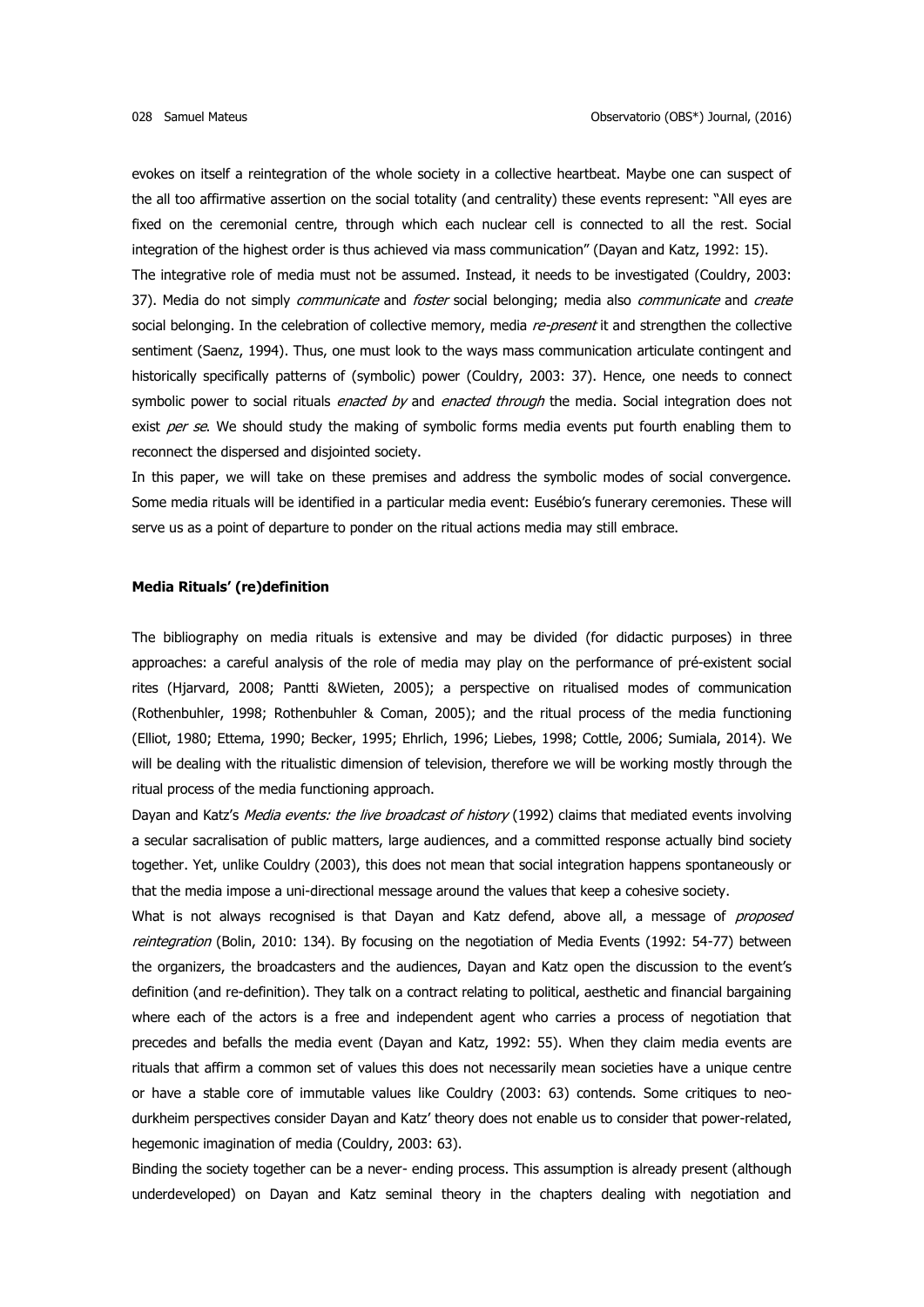performance. Especially in plural, diverse and fragmented post-modern societies, the negotiation of media events obliges us to consider them away from hegemonic readings. Take for instance Diana's life in the image switching between a Lady, a Princess and a Saint (Bennett and Rowbottom, 2009: 273) or the media script as a Cinderella story (Dayan and Katz, 1992: 38). More, even if media events represent a certain set of shared values, this does not make us necessarily accept that those set of core values cannot be subject to reinterpretation, dispute, objection and conflict.

In order to prevent an easy linkage between a given event and its integrative power we must have in mind that the integrative impact of a public event varies according to different societies. We must consider the large-scale dimension of contemporary publics and the ways these events are publicly discussed, used (and eventually defiantly appropriated). A very useful definition of media event on a global age is given by Hepp and Couldry: "media events are certain situated, thickned, centering performances of mediated communication that are focused on a specific thematic core, cross different media products and reach a wide and diverse multiplicity of audiences and participants" (Hepp&Couldry, 2010: 12). It is this definition we will be working upon.

Having in mind the contingent nature of the integrative power of media events, we will take a simple snap-shot of Eusebio's funeral centered, integrative power at 2014 historical time. As such, it must be understood as a preliminary study. The question concerning us has more to do with the symbolic performativity of the event and the way it explores media rituals or "condensed forms of action where category distinctions and boundaries are worked upon with particular intensity" (Couldry, 2003: 47).

As any media event, Eusebio's exequies was a public event with a specific narrative. It was arranged and presented with a collective orientation triggering the audience participation and the active involvement of society as a whole. It is this symbolic configuration that qualified it as common, mass mediated experience, conveying emotional integration.

But how did the event achieve it? To which symbolic forms did it recur? What are the media rituals involved? Eusebio's public mourning provides us with an illustrative case of how symbolic engineering supports the emotional construction of national identity and encourages us to see ceremonial television as a central agent of the creation of socially shared meanings. These are the premises this paper is looking at while focusing on the social constructed delivery of a commonly accepted framing.

If media events are subject to constant negotiation and entail in themselves relations of symbolic power, we need to, first of all, denaturalise the frame according to which Eusebio's funeral was understood by its institutional organizers, television broadcasters and audience.

### **Spaces of Ritualization: media as communication**

One of the ways to render evident the invisible frame of the symbolic network of the media event is to conceive, what Couldry calls a *space of ritualization*, that is, "the principles that have generated the media's 'ritual space' and which

in turn therefore generate the possibilities of specific media rituals" (Couldry, 2003: 23). In other words, the space of ritualization configures a field generating the possibility of specific media rituals (even if latent). According to the author of "Media Rituals", the space of ritualization encompasses patterns of action and understanding or frames that stand for wider values. Actions comprising rituals "are structured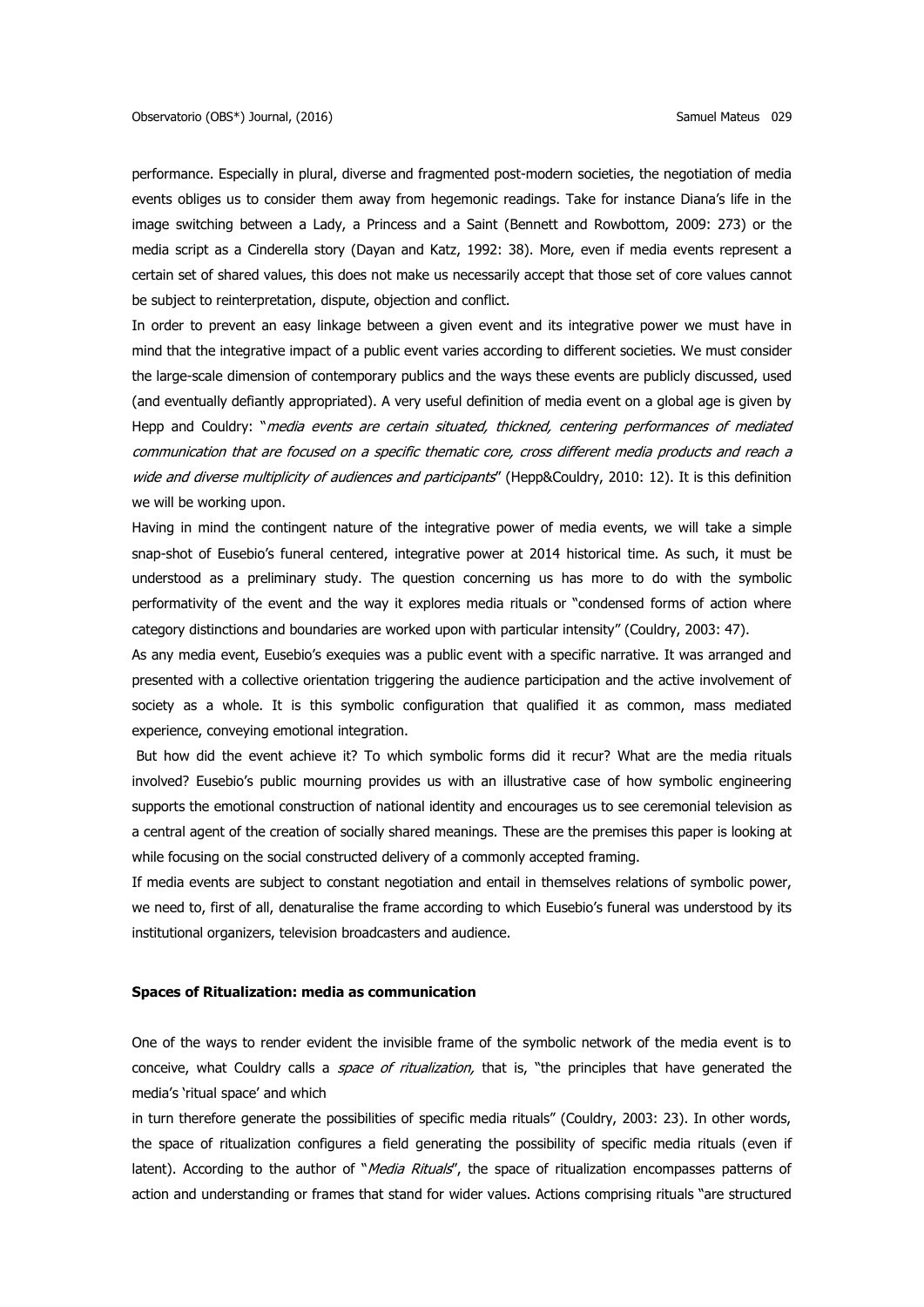around certain categories which stand for an underlying value capturing our sense that the social is at stake on the ritual" (Couldry, 2003: 26). Media rituals would be "any actions organised around key mediarelated categories and boundaries, whose performance reinforces, indeed helps to legitimate, the underlying value expressed in the idea that the media is our access point to our social centre" (Couldry, 2003: 2).

In using "media rituals", Couldry (2003: 56) wants to point out that media events are constructions, not only expressions of the social order. In fact, they are privileged moments, not because they operate on the revelation of society's fundamental solidarity but because they entail the *performativity of the* revelation and the ritual construction of media as providers of a unique access to solidarity or social order. It is not without consequences that Dayan and Katz often refer to the idea of ceremonial performances. Recalling Austin's Speech acts theory (Austin, 1975), this notion enables us to understand media events as symbolic performers, as institutions that do social things on the moment of their own enunciation. Media rituals may, thus, be conceived as "an identifiable and variegated class of performative media enactments in which solidarities are summoned and moral ideas of the 'social good' are unleashed and exert agency in the public life of societies" (Cottle, 2006: 411).

Media rituals denote all the proceedings and social situations where media appear to stand in for something wider in the context of society. In other words, media rituals are symbolic forms that rework the notion of *media as communication*, media as symbolic (technological) devices that enables a sense of simultaneous community and connection with all members of society. As Cottle (2006: 415) puts it: "Mediatized rituals are those exceptional and performative media phenomena that serve to sustain and/or mobilize collective sentiments and solidarities on the basis of symbolization and a subjunctive orientation to what should or ought to be".

Media events are the condensed version of this inter-relation or social shared experience. They summon the entire community to be (mediated) present on the socially relevant happening.

### **Media Events and Publicity**

Media events, perceived as the performance of media rituals, are close to the notion of publicity. The socio-anthropological principle of publicity (Mateus, 2011) is the symbolic principle media events count for its maximum expansion. Without it, media rituals would not reach the entire society. Put differently, media rituals depend on publicity to enact the idea that they are the revelation of the social order.

Indeed, social solidarity, a common axiology and the sacred value of "society", are all linked to an active publicity able to manage the symbolic and communicational repository according to which societies renew themselves in each day. That's why the public definition of media events are in constant motion and why the publicity is so important to antagonistic social groups in their divergent appropriations of the media event.

Because media rituals claim to be the access to a social centre (what Couldry (2003: 37) would call it the myth of the mediated centre<sup>1</sup>), we need to envision them in conjugation with publicity. Media events are public occasions where collective attention converges. Community, solidarity and communality are

 $1$  This idea will not be of concern in this particular paper. Due to its richness and controversial character the discussion of its pertinence to media theory, it will be better discussed in other opportunity.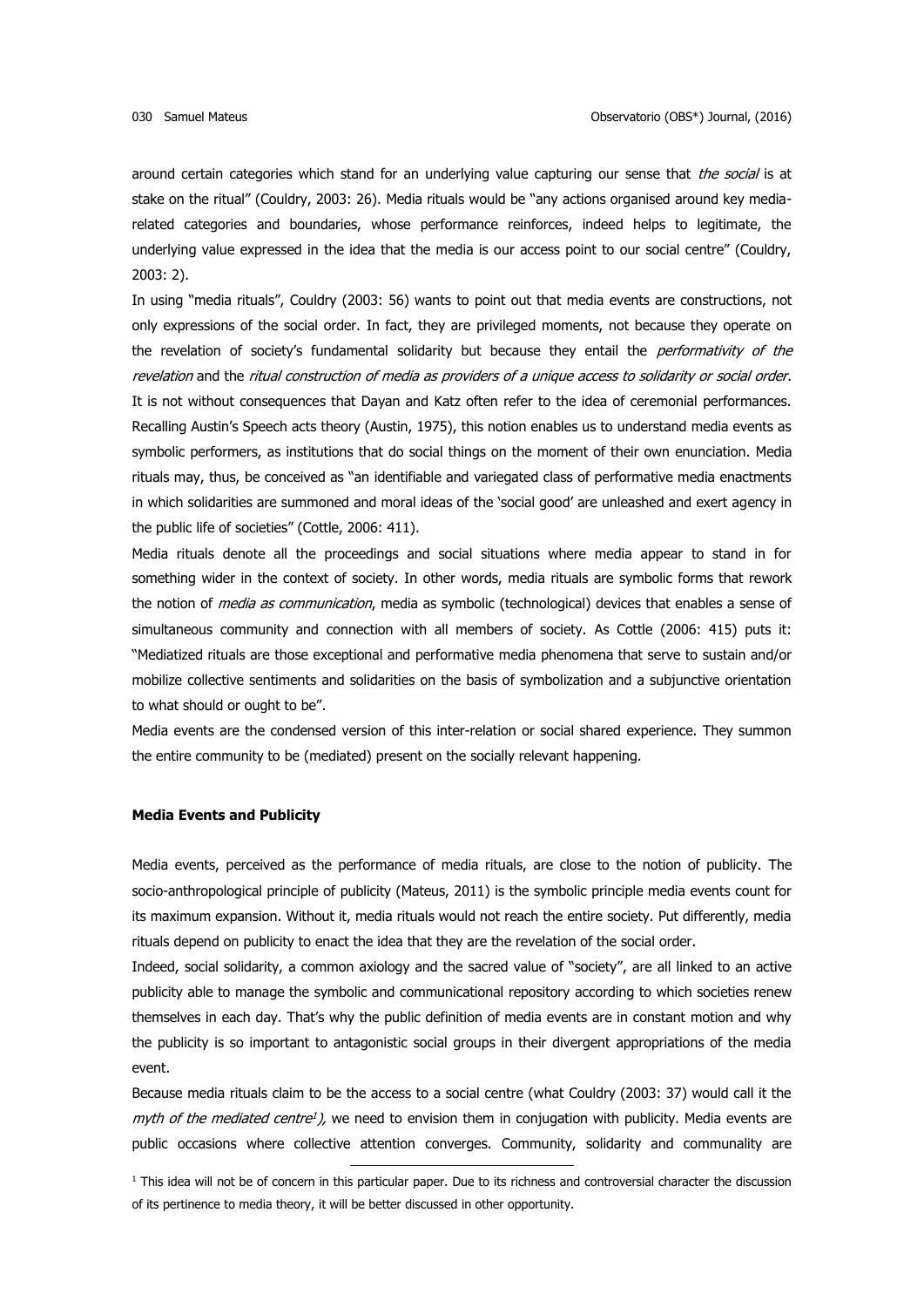constructs media publicly articulate (express) and represent (recompose). So we must be interested in see not only what media events do with publicity but also what the public exposure signifies to them and in what extent it rewrites the collective narratives.

Dayan and Katz themselves recognize this affinity between publicity and media events when they remark: "public events are not fixed in a given form once and forever. Throughout history they have tended to adapt themselves to the prevailing modes of making an event now. The dominant mode of publicness is changing now. We are witnessing the gradual replacement of what could be a theatrical mode of publicness (...) by a new mode of publicness based on the separation of performers and audiences" (Dayan and Katz, 1992: 118).

We can understand publicity and media according to a dual perspective: either in performance of media rituals deep related to media, either in media rituals as collective celebrations.

In the first case, media events transform the home into public spaces (Dayan and Katz, 1992: 206). Each screen set (television, computer, mobile devices) participates in a vast network of similar and simultaneous miniforuns. So, the communicative potential is, in theory, at its full extent. In the second case, publicity establishes a bridge between local, situated events and global re-situated events. The public dimension involves rituals of communion and transforms them in media events endowed with specific media rituals. In becoming public media rituals construct the revelation of the social centre.

Thus, to look at media events means to ponder on the space of ritualization and identify the latent strategies of performance and negotiation of the event. Media forge consensus. But this is not a kantanian "common sense" concept; instead, it is foremost a fabric or weaving of a sense, of a collective logic. Something like a social work of framing. Media events cannot, apparently, be separated form its own retellings.

The ritualized media space and its public contours we have just mentioned will be key aspects in Eusébio's death media event.

### **Eusébio's Funeral and Ritualized Behaviour**

On January, 5th 2014 the world bear witness to the demise of Eusébio da Silva Ferreira (aged 71), one of the greatest football players (often compared to Pelé) and one of the first personalities to give an international dimension to Portugal. More than a national icon, he was also a symbol of strength, perseverance and modesty<sup>2</sup>.

As a player, he was known for his speed, technique and his fierce right-footed shot, making him an exceptionally prolific goalscorer. He is still today considered S.L. Benfica's and National Team's most renowned player and one of the first world-class African strikers. Although born in Mozambique, Eusébio played for the Portuguese national team, since at the time, African countries were overseas territories and their inhabitants were considered Portuguese. In 1966, he helped Portugal reach third place at the World

<sup>&</sup>lt;sup>2</sup> The Portuguese newspaper "*Público*" tells the following story: «Father Delmar Barreiros, who presided over the ceremony at the cemetery, has no memory of being in a funeral so agitated. He had once been with Eusébio on a trip and told him: "I've never done a trip in the company of the King". Eusebius replied: "No father. You know better than I that King is another, the one that is hugging Lisbon ", referring to the Cristo-rei monument». You can read it in: https://www.publico.pt/desporto/noticia/o-adeus-a-eusebio-ao-minuto-1618567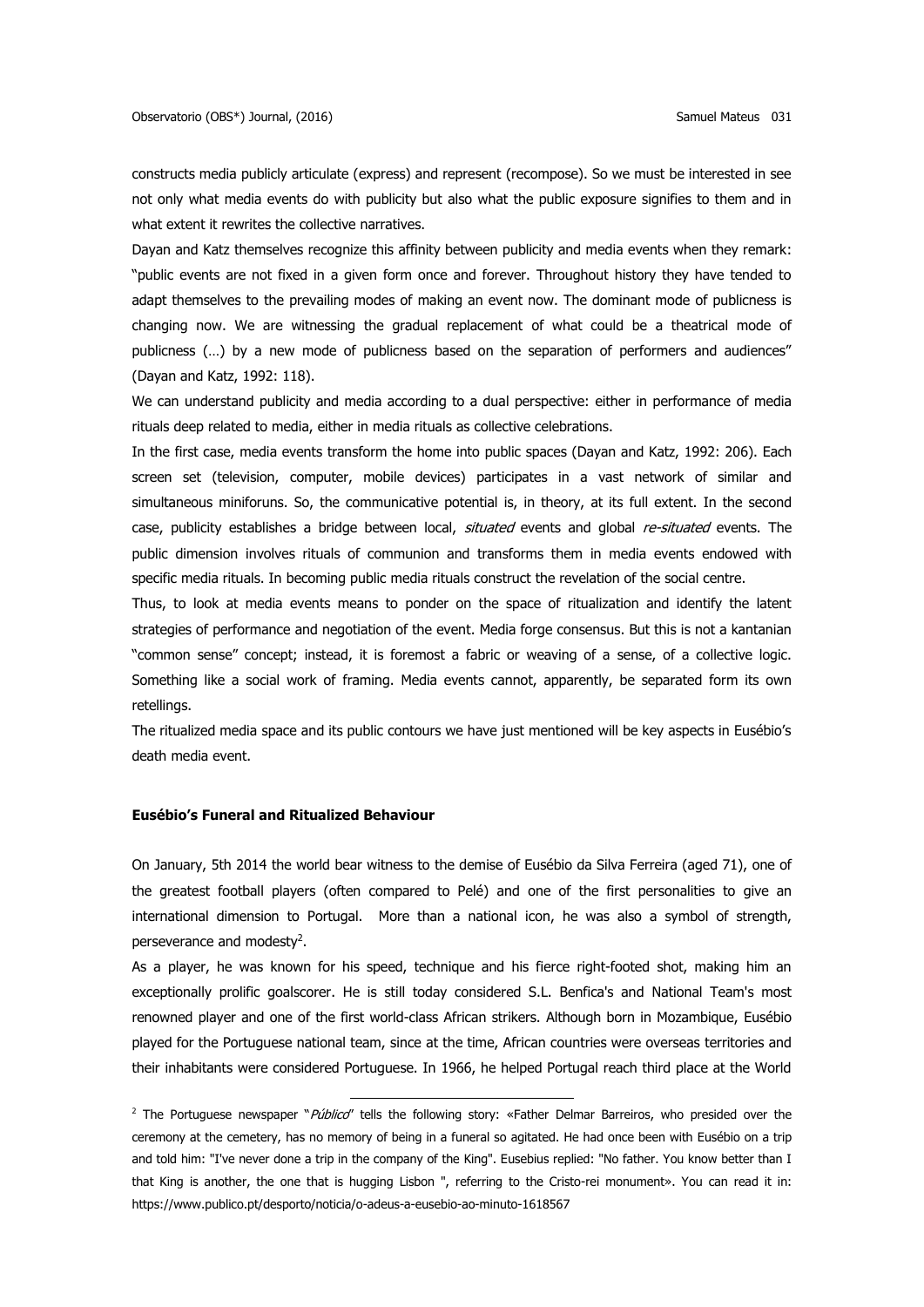Cup, becoming the top goalscorer of the tournament with nine goals (including four in a single match) and received the Bronze Ball award. He won the Ballon d'Or award for European footballer of the year in 1965 and was runner-up in 1962 and 1966. And in 1968, he was the first ever player to win the European Golden Boot, a feat he replicated in 1973. He was also the European Cup top scorer in 1964/65, 1965/66 and 1967/68.

Eusebio's death was, since the start, scripted by institutional agents, media and audience as a coronation, that is, "the recognition and glorification of a hero" (Dayan and Katz, 1992: 29). Shils and Young (1956: 71), who coined the term within media enactements, argued that the coronation represents the ceremonial affirmation of society's moral values and are key aspects of national communion. Just like the case reported by the authors, Eusébio's media event was presented as a sacred rite where individuals inside the stadium as well as spectators at home participated. "The Coronation, much like Christmas, was a time for drawing closer the bonds of the family, for re-asserting its solidarity and for re-emphasizing the values of the family – generosity, loyalty, love – which are at the same time the fundamental values necessary for the wellbeing of the larger society. On this occasion one family was knit together with another in one great national family through identification with the monarchy. A general warmth and congeniality permeated relations even with strangers" (Shils & Young, 1956: 77).

The death of the "black panther" or the "black pearl" (as he was warmly called) reminded portuguese society of their cultural and historical heritage providing social reassurance in a time of financial and economic crisis. It remembered a time when the shadow of Portugal reached Africa and saw one of its children to rise and become the first international personality taking the name of the small nation's name abroad. This coronation was negotiated towards the suspension of social conflict in favour of common symbols of tradition and unity.

The occurrence was promptly configured as a major media event. The passing of Eusébio was a world event appearing in major news channels such as CNN, BBC, Euronews, France 24 or Sky Sports. To The New York Times, Eusébio "represented the best of soccer". The Wall Street Journal considered him "a star" and The Australian called him "the king of this sport". In all the news bulletins the underlining assumption was that a prodigious football legend had died.

A daily newspaper, *Diário de Notícias*, wrote with an outstanding respect and reverence: "Gone is the body, it remains the myth. Thousands of people have said, on Monday, the last "Goodbye" Eusébio da Silva Ferreira. Father, husband, footballer, friend, Idol and Portuguese, now remembered with four more words uttered by the hundreds of people who wanted to pay homage to the "King", "simple", "humble", "eternal" and "immortal""<sup>3</sup>.

When we look into media rituals in Eusébio's death media event we must not be thinking strictly in anthropological terms. Indeed, taking media rituals as any habit, repeated pattern or a formalized action would not be of much help. Also we must not ponder media rituals from the perspective of media ethnography. We are not interested seeing media rituals in terms of regular use of media on the same tv shows at the same time of the day (Larsen and Tufte, 2003: 97). Although we should considerer the integrated use of media in social settings as a necessary part of the situation, media rituals, in this case, has to do not so much with routines but with ritualized behaviour.

3 "Os últimos "adeus" e "obrigado" a Eusébio", newspaper article, January, 6th 2014. http://www.dn.pt/desporto/benfica/interior/os-ultimos-adeus-e-obrigado-a-eusebio-3616876.html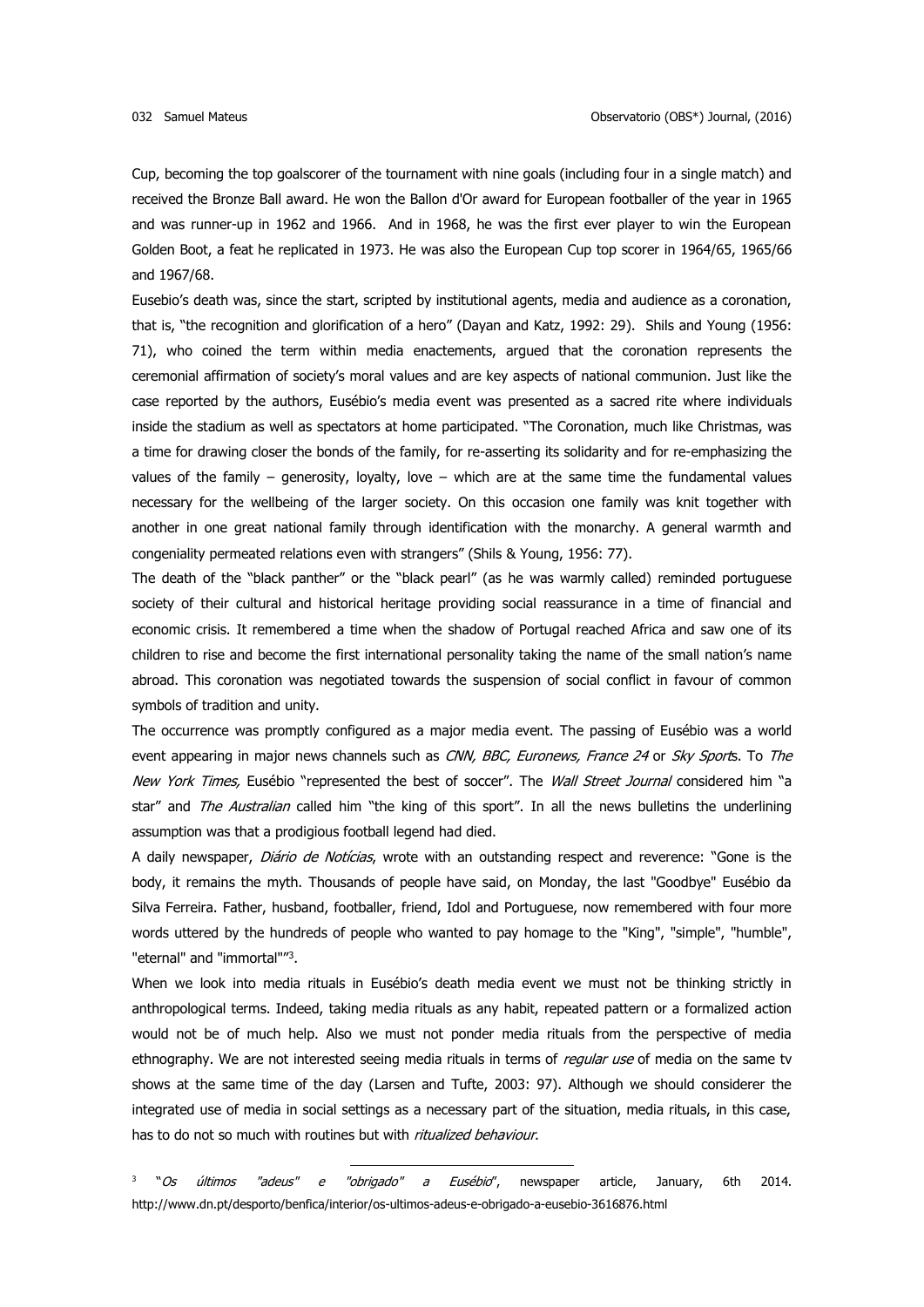So, we will not be searching for rituals in media (associated with media use). Instead, our focus will be on the *media rituals* constitutive of media experience: any activity structured around media-related categories whose performance reinforces the primary value of media as the fundamental symbolic provider to the social centre (Couldry, 2003:2). In other words, we see media rituals as symbolic performances having a high public status and having the recognized capacity to mobilize collective attention. As rituals, the media formalities are able to set a common focus, a common mood and a common space (Durkheim, 2001: 42). But, furthermore, they open up a space of generalized ritualization that capture a large naturalised dimension of social life that acknowledges the power of media to frame collective life.

In Eusébio's ceremony we will not find media rituals confined to a single social space such as the church, the stadium or the cemetery. Media processes are truly dispersed and can be seen in a variety of social settings and symbolic objects. In fact, media rituals on this specific media event reproduce the myth of media as the ministers of public attention. Media confer to the event a sacred dimension reinforcing the idea that they are a kind of portal to the ceremony itself. As the main negotiators of publicity in contemporary societies, media call upon those rituals to confirm themselves as the chief providers of the symbolic status of the public event. The sheer presence of media attest Eusébio's funeral with an aura of authenticity and social relevance difficult to challenge. As if media provided (with the multiple and simultaneous presence on Lisbon's streets, church and Benfica's stadium) the ultimate experience of the funeral.

Television, in particular, assumed the mission to bring the funerary rites to its viewers. Media rituals supported the belief spectators would have the full and real experience of the exequies. Contrasting with people in the funerary sites, viewers would have a complete and better understanding of the ceremony: they would be near the corpse, they would listen to public figures, they would testify, in front row, the institutional tributes paid to Eusébio.

Media assumed the task of social mediation, a pure access to the authentic experience of mourning the "black panther". In fact, in the media rituals we will identify, media portrayed themselves as the public grief's master of ceremonies, bringing the death of a cherished figure from the private realm to the public and collective realm. They worked within a funeral ritual framework and generated a public forum for national mourning (Kitch, 2003). A patriotic pride was built around media while they tried to sustain a "community of mourning" (Wouters, 2002: 21) at the same time it provided a symbolic space to public grieving.

We will concentrate on three main media rituals presents in the broadcasted funeral rites. They are not the only ones but, for the purposes of this paper, they are particularly relevant to the symbolic construction of public mourning by a death media event.

### **Immediacy Media Rituals**

In the case of Eusébio's televised demise media ritualization was, first of all, present in the way communicational devices were rendered visible on the live coverage of the exequies<sup>4</sup>. It is quite banal to assume media presence through its cameras, spotlights or microphones. However, it is quite unusual in a

<sup>4</sup> A cable channel (TVI24) transmitted nearly 14 hours of live coverage of the event. And the major Portuguese broadcasters (RTP, SIC, TVI) dedicated at least three full hours to the live broadcast.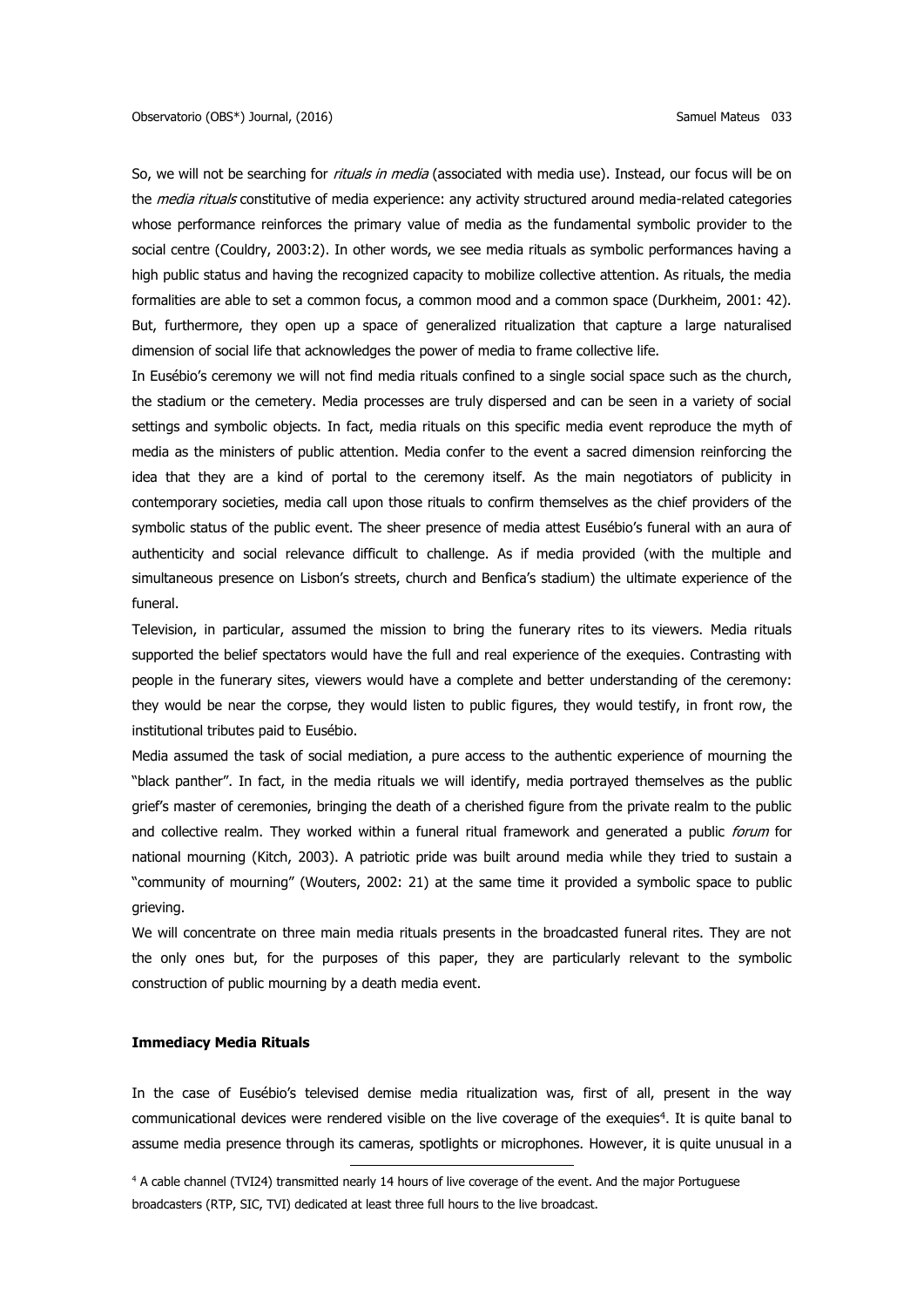funerary ceremony to expose technology as a clear sign of immediacy, ubiquity and media presence. In one word, (spatial and temporal) proximity with the event.

Throughout the lap of honour, the display of the corpse on *Estádio da Luz*, or the burial, the multiple technical apparatus came to the foreground. Cameras filmed other cameras, reporters rushed in to the same places without embarrassment of showing up in other channel' images; sound recording devices were not concealed. In the procession that crossed Lisbon, it was visible the big apparatus involved on the live broadcast. Dozens of cars, cameras filming from motorcycles, and an imposing and audible helicopter accompanied the funerary convoy. A photojournalist recalls that day: "I have my colleagues from Reuters, AFP, AP, RTP, SIC, etc screaming I can't arrive like that and get in front of them. This happened after 3 hours standing. [I was] occupying a small place that disappeared in seconds when the funeral car arrived  $(...)$  The only way people found to fit was push those who were already there<sup>5"</sup>.

The sheer number of media professionals, plus the live moments involved may be interpreted as sign of the social importance media were giving to this death event. "My holistic perspective of the universe makes me believe that on that evening, in Lumiar cemetery, where the mythical former Benfica's striker was returned to Earth, the sky cried, too<sup>6"</sup>.

It was impossible not to notice how every broadcaster was keen to participate in the national mourning of the "Black Panther".



Picture 1. Technical apparatus.

Source: edition.cnn.com

In the other hand, the technical apparatus as a media ritual was also evident in the participants and anonymous people that accompanied the motorcade. The ritualistic profusion of smartphones taking pictures and video-recording all the moments of the exequies concur to strengthen the belief of media as

 $\overline{a}$ 

<sup>5</sup> This statement was made by a photojournalist who wrote about his experience on http://www.vice.com/pt/read/ooutro-lado-do-funeral-do-eusbio

<sup>6</sup> http://www.vice.com/pt/read/o-outro-lado-do-funeral-do-eusbio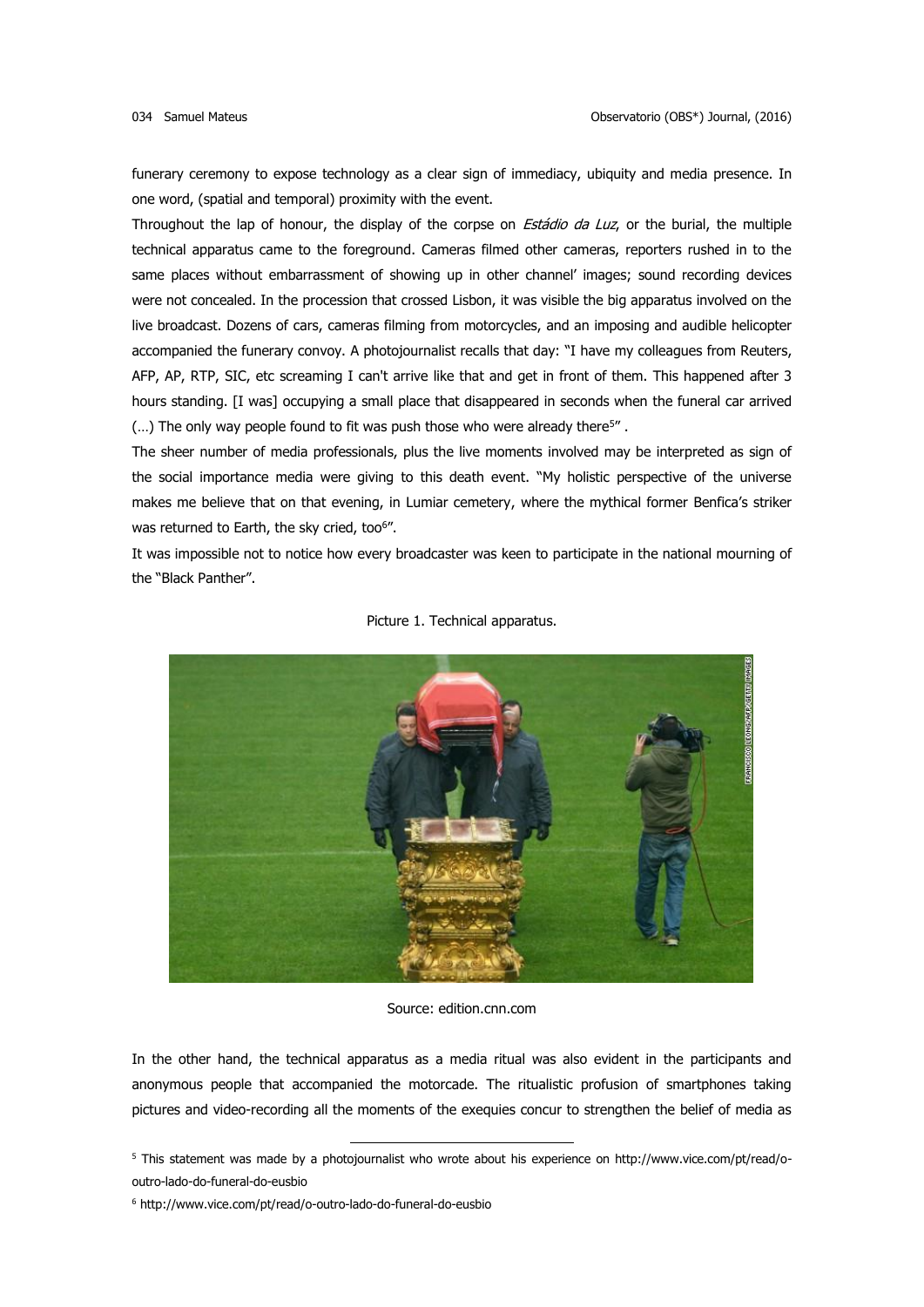providers of the social centre, or media as the key managers of the public eye. It seemed people preferred to view the ceremony through the lenses of media. This can be traceable in two facts: almost 2 million people followed live the television national broadcast (among several channels). They chose to follow the public mourning of Eusébio having television as the main host. And concerning the 10.000 people present on the stadium to assist the lap of honour and say farewell to "the King" (as we was fondly called), many of them did not prescind to follow the ceremony while recording it in their own cell phones. As if the media (their own use of technology) could deliver a better perspective on the events: one viewpoint that was believed to be far superior to the simple viewpoint of those who were simple bearing witness of ceremony.

We are here facing an interesting paradox: by one hand, the physical presence is considered the ultimate sign of immediacy; yet, in this case, physical presence was not deemed sufficient and was clearly supplemented by technical devices. It was as if technology was considered a fundamental condition to greater identification with Eusébio. Its use seemed to pay reverence to the football player, as if technological memorialisation was comparable to collective and public memory.



Picture 2. Digital devices were omnipresent.

Source:esportes.estadao.com.br

The production technologies were, thus, credited with important presumptions.

The ritualized behaviour around the advantages of mediatisation represented the expectations of media personnel and individuals in the ceremonies. The authenticity of the exequies was felt to be better reported by the sheer presence of media apparatus. Although people could be aware media intervention meant an intrusion on the reality, the performativity of media in the development of this event was judged to be something akin to the media event itself.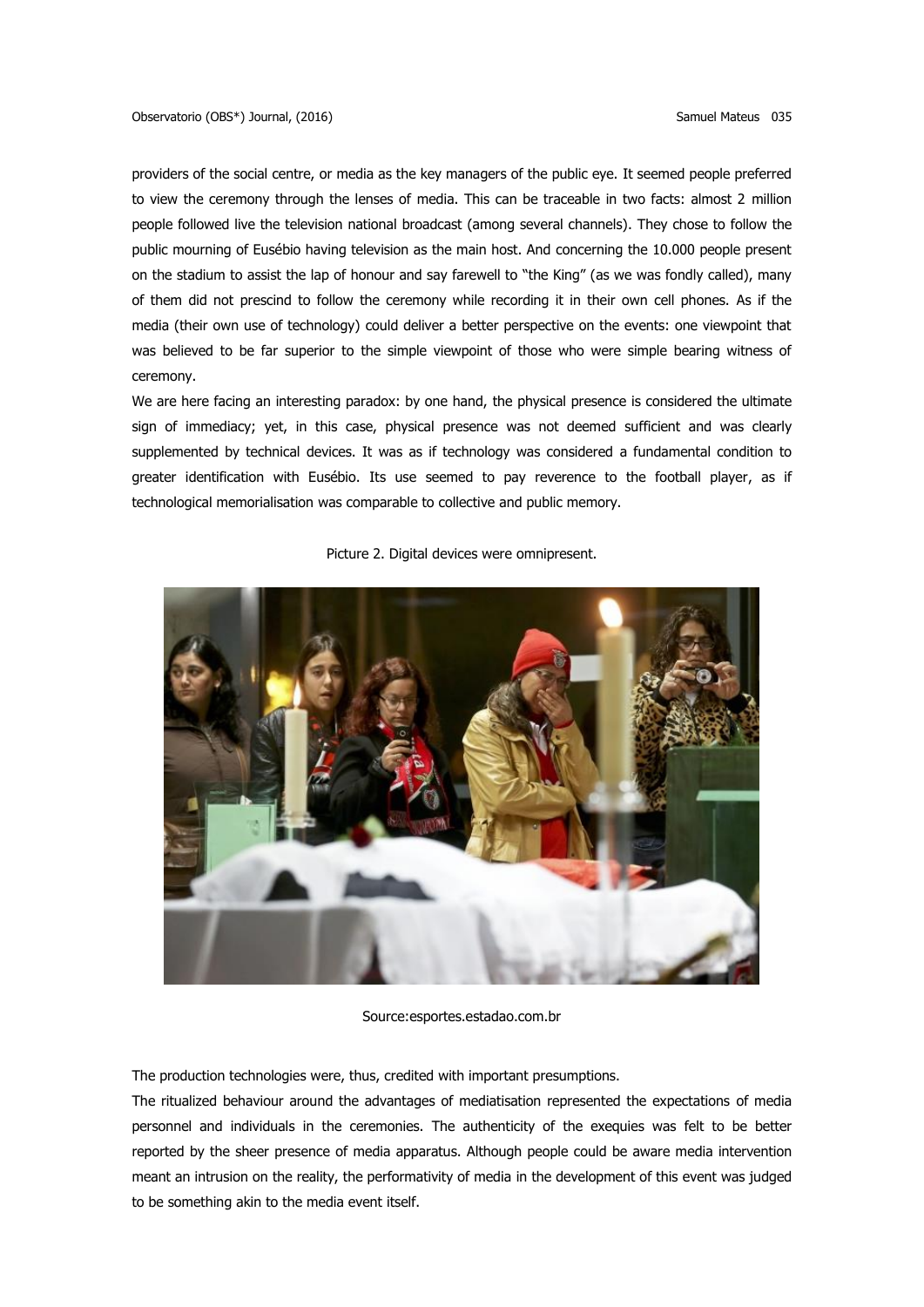Eusébio's funerary rites would not be the same without the assumed presence of media. These were media rituals on faithfulness. Hence, media rituals dealing with the technological dimension of media suggested the belief of media as fundamental providers of the exequies' sacred nature. It was almost as if the media presence, made Eusébio's funeral a master ceremony on collective life.



Figura 3. Media Cortege accompanying Eusébio's coffin.

Source: www.dailymail.co.uk

In sum, the ritualized display of technical apparatus served two well-defined objectives: first, it demonstrated the significance of Eusébio's demise prompting a quick response from all the fans of sports as well as appealing to the national pride. The attendance of media was so great<sup>7</sup> that triggered collective mobilization. In this case, the visible presence of media coverage was also a contributing factor to the sentiment of reverence and worship. The syntactic dimensions of media event (the interruption of daily activities) (Dayan and Katz, 1992: 10) corresponded, hence, to the performativity of a media ritual. Behold the media ritual's belief: since media were massively present, the event should be of public relevance, ergo the interruption of the everyday is perfectly justified. Syntactics and media rituals were, thus, interpenetrated. One corroborated the other.

Second, the ritualized display of technical apparatus also served to expose the intuition that the mere presence was not sufficient. The prominence of smartphones recording all aspects of the exequies (procession, coffin, cemetery etc.) was part of a ritualization of memory that individuals put in place. It

<sup>&</sup>lt;sup>7</sup> It is believed that the name "Eusébio" was searched in Internet more than 100.000 times just in the first hours on the announcement of his death.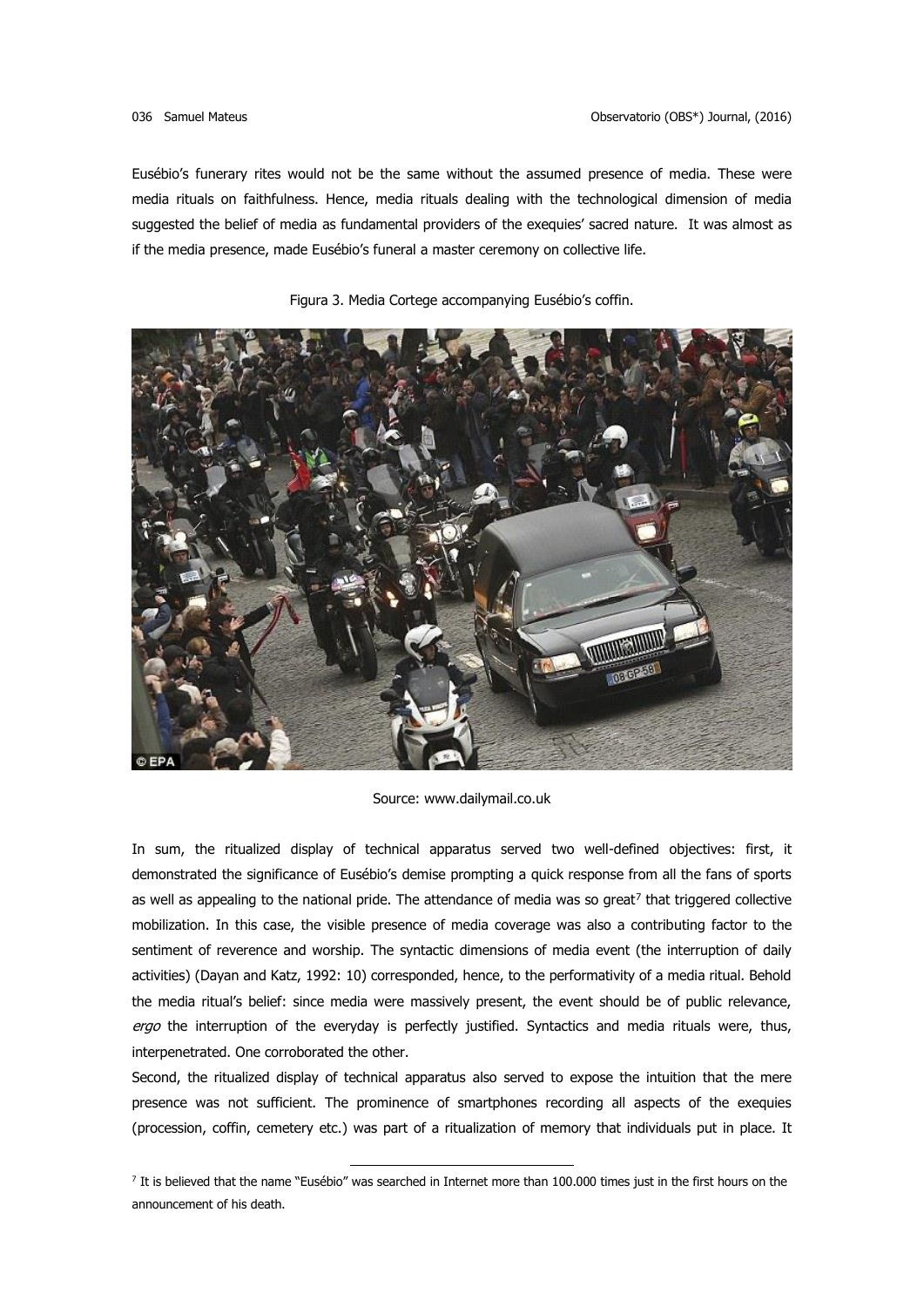was not enough to testify the funeral rites in the stadium. It was not fully satisfactory to follow the massive broadcasting. People also felt important to record themselves the death media event. This points to the ways media can re-work personal and collective memory. But, foremost, it shows us how the simple use of technological devices may contribute to the definition of the media event as a coronation that deserves, at all costs, to be remembered.

Technological exposure, thus, concerns a ritualized behaviour concurring to strengthen the impact of media coverage in this double configuration of technological reverence and technological immediacy.

### **Collective Prominence Media Rituals**

Another example of media generalized ritualization in given by the role of media personalities versus laypersons.

Media persons enjoyed a special status in the funerary ceremony of Eusébio corresponding to a media ritual based on its conspicuous character. It was because they were considered as special figures taking the public mourning to the entire society, that media persons, such as journalists, were permitted not only to impose the emotional tone and sentimental ambiance of the media event, as also a privileged access to the event *pathos*.

The majority of newspapers front-pages referred to Eusébio's death. But the way some of them noticed it was a very peculiar (and rare) one. Instead of adopting a referential perspective giving the news, being objective and neutral, some sports newspapers preferred a more emotive, eulogistic and acclamative approach. The character of the message revealed the high esteem they felt for Eusébio, setting the tone to the behaviour the general public could envisage this occurrence. Take, for instance, "Record" newspaper that simply dedicated the entire front-page to this happening choosing to describe Eusébio as immortal.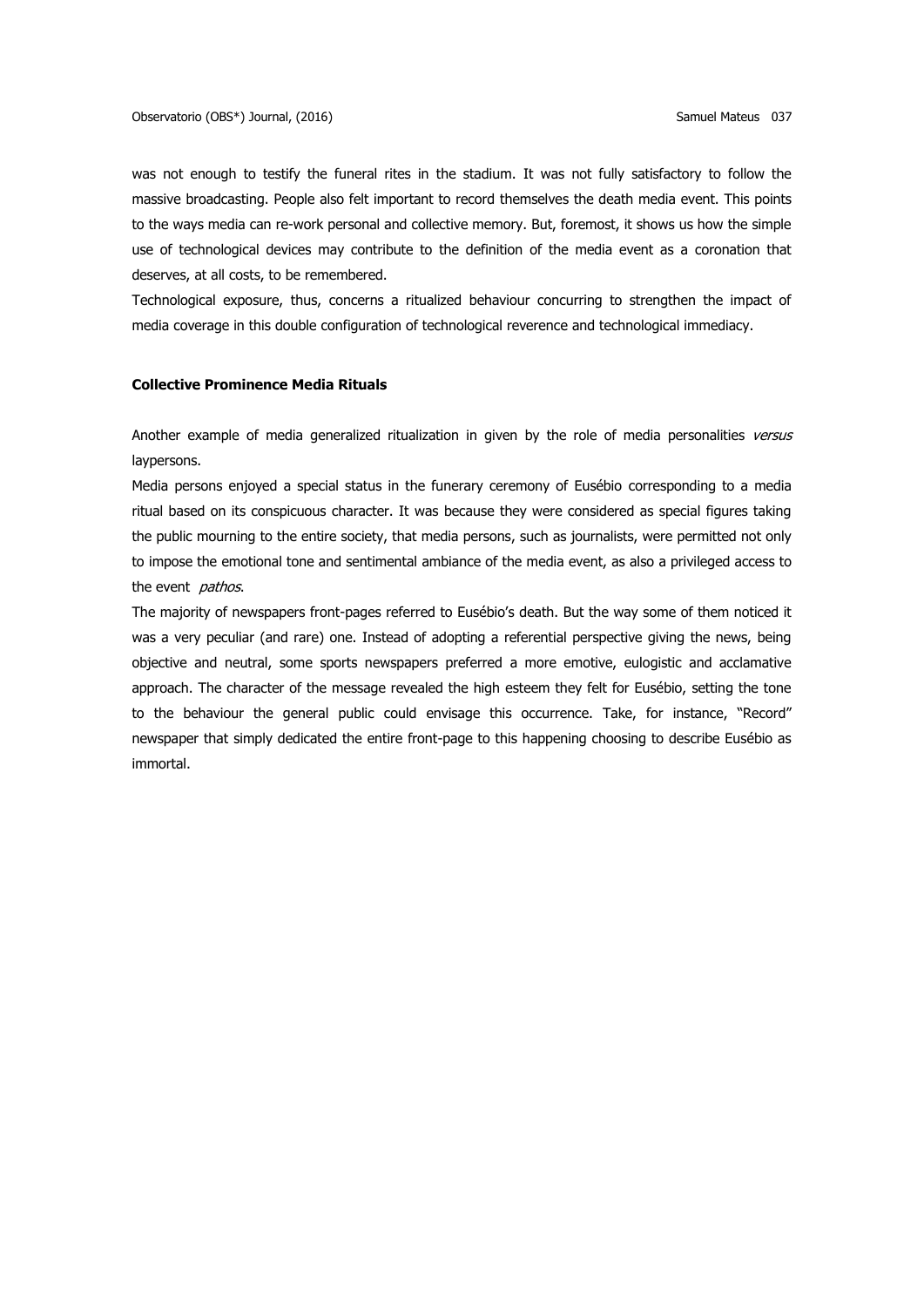

Picture 4. Sports Newspaper front-page setting the sacred tone to Eusébio's death.

Hence, media were in a privileged position to motivate public expressions of sorrow and grief. Media presented themselves as tone providers: they offered access to the core of funerary rites. They were proud of that and they made sure everybody recognised their privileged access to the ceremony. In doing so, they had given the ceremony a special media aura. They flaunted their special role as broadcasters, and at the same time, as master of ceremonies. So, there were some kind of ritualization involving the conspicuous function of media as platforms of representation and expression of public feelings.

To resume, in the case of this second media ritual on Eusébio's exequies, media presented themselves as providers of two distinct things: to begin with, they showed as providers of public mourning. They were key to a non-presential bereavement taking the ceremony to the world and giving them a kind of sacred dimension. Secondly, they also provided the representation of the ceremonial value itself, functioning as master of ceremony or, in Dayan and Katz's terms (Katz & Dayan, 1992: 7) a "priestly role".

It is this ostentation of a special role within the media event, this special access to its core,that the conspicuous ritual performs. And it is precisely because media events contain rituals that we should study them and their role in the integration of societies (Hepp & Couldy, 2010: 4). It is interesting to observe that these media rituals of ostentation are embedded in mainstream media processes of legitimation. We are again dealing with Couldry's proposal to view media as proving acers to the mediated centre (Couldry, 2003: 37).

Source: esporte.ig.com.br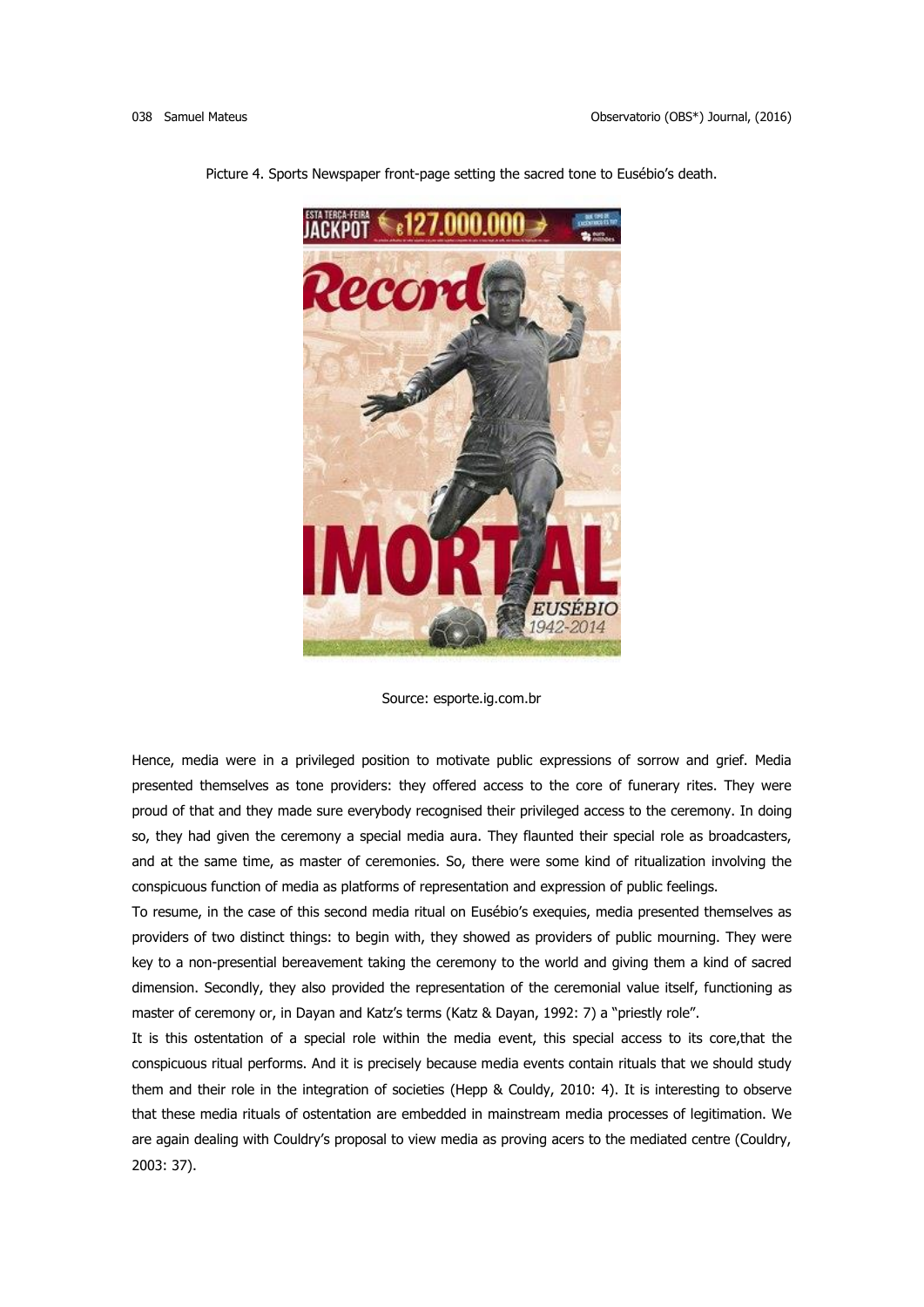Eusébio's death media event contained a kind of invisible code that instructed people to follow certain mourning behaviour over others. Also, the coverage of laying flowers or Benfica scarves by public figures on Eusébio's statue may have had a significant impact on the perspective of a correct expression of public mourning. Seeing the example of media personalities on television, spectators may have felt compelled to steer their public manifestation of grief in a concordant way.



Picture 5. Crowd paying respects to Eusébio's statue in Benfica's stadium.

Source: www.publico.pt

One could obtain a media status in two ways: by professional performance (journalist, production personnel) and by media interpellation (interviewed personalities for example). In this case, professional performance took the leading role over media interpellation. In other words, journalists were able to approach people, inquire them, take them to publicly expose themselves and their sentiments. Reporters were, thus, in control of the subjective emotion.

The visibility accorded to media persons and the activities granted to journalist are part of a media ritualization that entrusts them a special status and a differentiator role. They are seen as sacred providers of a collective event. As such, they could manoeuvre inside and outside the stadium, near the burial site and were able to invite family, friends and laypersons to express their sorrow to the entire society. Media rituals are, thus, signalling media with collective prominence.

## **Revelatory Media Rituals**

Following the conspicuous character of media rituals, we should address the character of formal mediarelations and how media activities tend to be part of the "intimate circle" of the event.

For instance, in Eusébio's funeral, reporters instigated the mayor of Lisbon to speak about this subject. They exhorted Portugal's President to discourse; they prompted the president of the national assembly to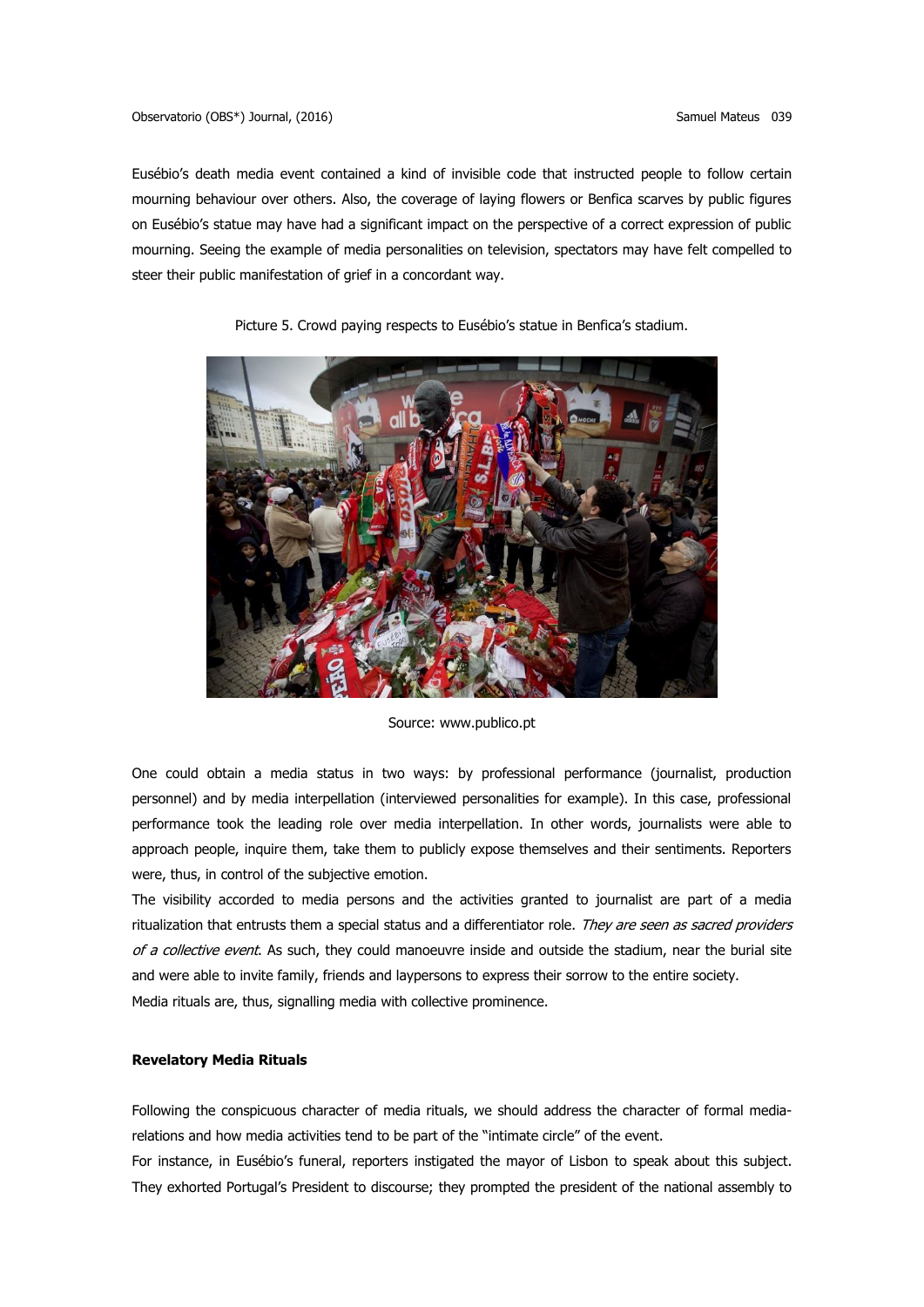say a few words about the extraordinary person Eusébio was. More, media could join the ceremony, unlike common citizens, that took place in front of the City headquarters, in Praça do Município, inside "Estádio da Luz", or inside the church. Besides, through television spectators listen to important Benfica and Football's personalities speaking about the qualities of the "black panther".

Picture 6. The President of the portuguese Republic adressing media by occasion of Eusébio's death.



Source: presidencia.pt

The media rituals around the universal access reinforce the idea of media as special and fundamental agents on the collective life. They work on both front stage and in the back stage. At the same time, they function as acolytes of the ceremonial communication and as *inside actors* capable of taking viewers to more restricted social spaces. They are present both in formal and informal settings. What media do is to move between social restrains and controlled spaces. They opened up to common individuals institutional settings clearly restricted to laypersons.

In Eusébio's exequies, one could not only testify the ritual ceremony as also observe how media rituals were associated with disclosure. Hence, television paid special attention to the funeral preparations giving emphasis to the unusual aspects of the ceremony: a funerary limousine, the coffin in display on the centre of the football field, or the concerns with the security of the funerary procession.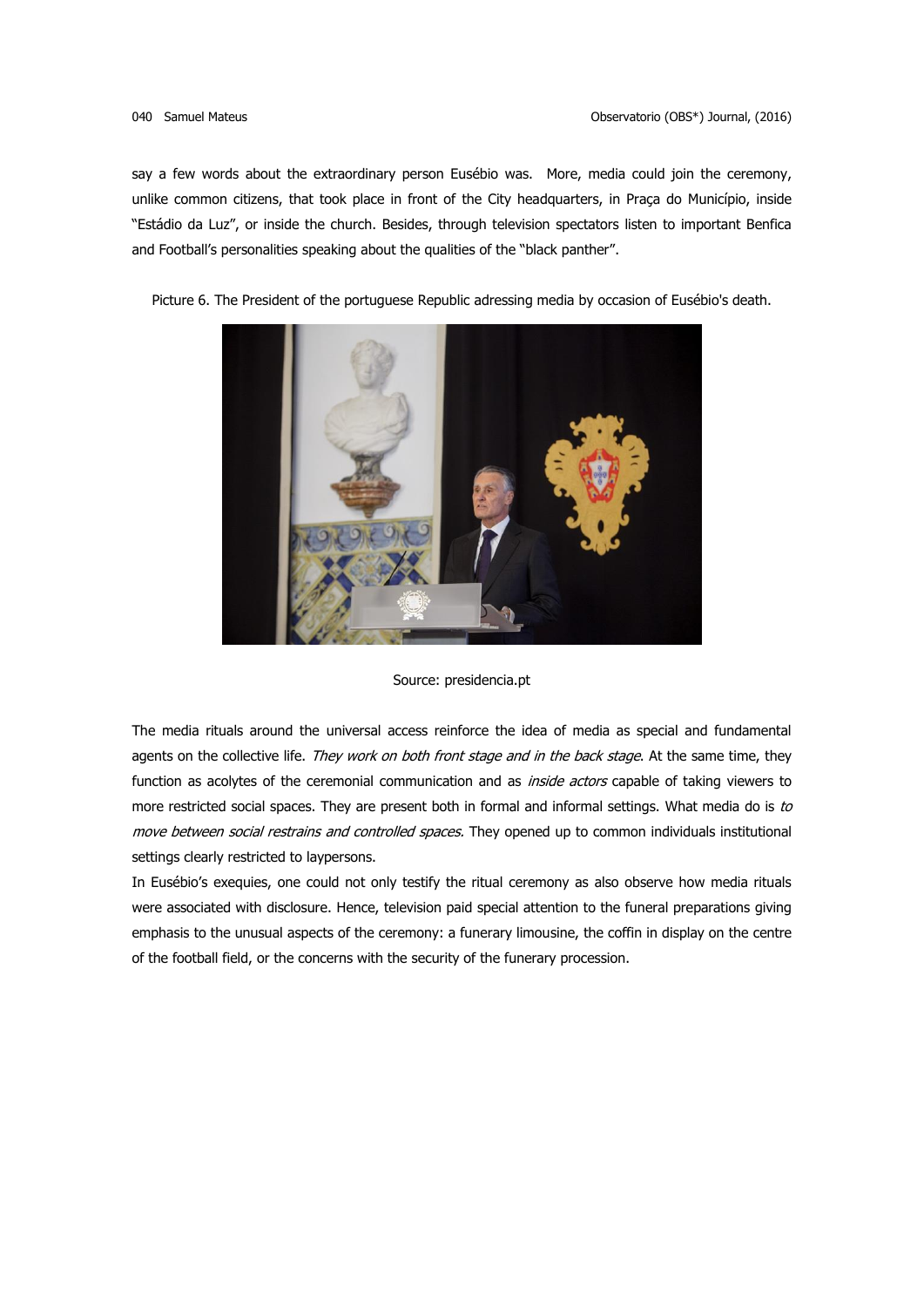Picture 7. The crowded Lumiar cemetery in the northern district of Lisbon. Note how media meddles in the ritual burial of Eusébio.



Source: http://www.vice.com/pt/read/o-outro-lado-do-funeral-do-eusbio

Media rituals dealing with the showing off backstage and restricted aspects contribute to give them a special status and a prominent role on social integration. They strengthen this social status through media rituals and media rituals, on the other hand, are fundamental to build the assumption media are distinctive gateways to social universes usually barred to common people. The revelation of the back stage's preparations on Eusébio's exequies is one simple example of the exposure power media are endowed with.

Media are, thus, seen as revelatory instances; they unlock hidden aspects of reality given an augmented perspective on the events. This has to do with immediacy media rituals (the first kind of media rituals we identified). Media are felt to be both authentic and exact reporters of social reality. Both media rituals portray them as the magnifiers of existing social relations. They uncover social layers to expose events as they really occurred, even if spectators initially did not noticed how backstage influenced the front stage of the event.

These media rituals describe, thus, media as vital seers (seeing through) and betrayers (disclosing events).

This take us to the famous distinction between front stage and backstage (Goffman, 1959) because these media rituals tend to blend these two modes of presentation. In effect, showing off semi-restricted aspects of Eusébio's media event leads to the indistinctness between the public presentation for others (front stage) and the letting down our guard (back stage). What these rituals show is that the typically out of bounds aspects of the ceremony tend to become accessible to the audience. This takes the performativity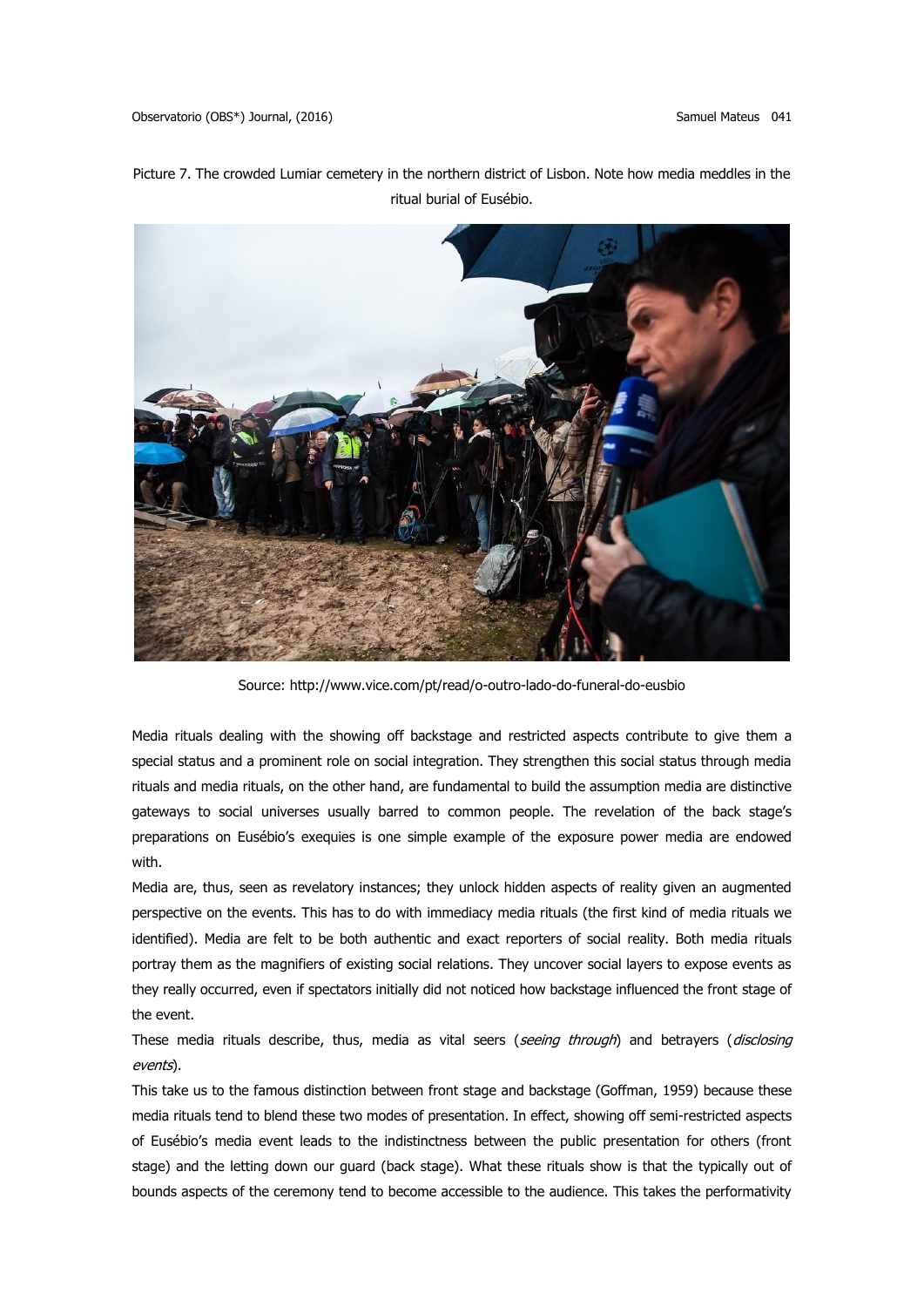of actors characteristically of front stage right to the back stage. By showing more or less intimate aspects of the ceremony, media rituals oblige actors to extend their performances.

Take, for instance, the burial of Eusébio's body in Lumiar cemetery. These disclosing rituals entered the logic of a private, everyday ritual burial. In picture 7, we can see the public broadcasting of an intimate ceremony, usually reserved for family and close friends. In this case, media rituals dealt with the exposition of these intimate procedures taking the common spectator into the very core of the entombment. This configures a revelation of what could be considered the back stage of Eusébio's exequies. Of course this is not new. The same occurred with Princess Diana's death. Eusébio's funeral also had these revelatory rituals that opened up the ceremony and took it entirely to the public realm. In fact, much of this media event depended on this capacity of media to expose a rather mundane event (death) and transform it in a major, public event. To be more precise: the revelatory rituals of Eusébio's exequies were fundamental in the integrative dimension of the media event and the construction of "the myth of the mediated centre: the belief, or assumption, that there is a centre to the social world, and that, in some sense, the media speaks 'for' that centre" (Couldry, 2003: 2).

### **Conclusion**

In this paper we tried to give an empirical frame to the concept of "media rituals" based on the death of Eusébio's media event. We dwelled on Nick Couldry's concept of Media Rituals (Couldry, 2003) trying to study social rituals *enacted by* the media. Since, social integration does not exist per se, it is crucial to exam the making of symbolic forms of media events.

We envisaged media rituals as entrenched symbolic practices that could be traceable in three sorts of media rituals: rituals dealing with immediacy, rituals dealing with collective prominence and rituals dealing with revelation of reality.

These intertwined media rituals were separately acknowledged exclusively for explanatory purposes. Indeed, media rituals concerning immediacy are closed connected to revelatory media rituals. And media rituals concerning the collective *pathos* are also linked to symbolic forms where revelatory media rituals are constructed. They are *inter-dependent rituals* and it is this network of complementary meanings that configures media's space of ritualization. That's why we could better describe media ritualizations rather than *media rituals*. Media ritualizations (cf. Couldry, 2003: 49) involve a multiple set of symbolic activities, each one intimately connected with other rites. They are not always separate actions but a continuous and naturalized flow of media-related behaviours. Media's space of ritualization is built around the claim of an extraordinary authority media have in today's societies. It contains a certain rhetoric of the singular status of media as presenters and representatives of collective conscience.

As such, superior (sacred) attributes are credited to media. The media rituals analysed on Eusébio's media event help to explain how media manage to demand institutional and personal compliance, or in other words, how they are granted with a special status in topics encompassing individual and collective life. Eusébio's media rituals are, then, fundamental ways which keep updated the space of ritualization involved in the idea of media as the legitimate access to a social centre.

In the present case-study, all the three media rituals have subsidized Eusébio's funeral media event as a major social occurrence. Media rituals play with wider collective values and, at the same time, endow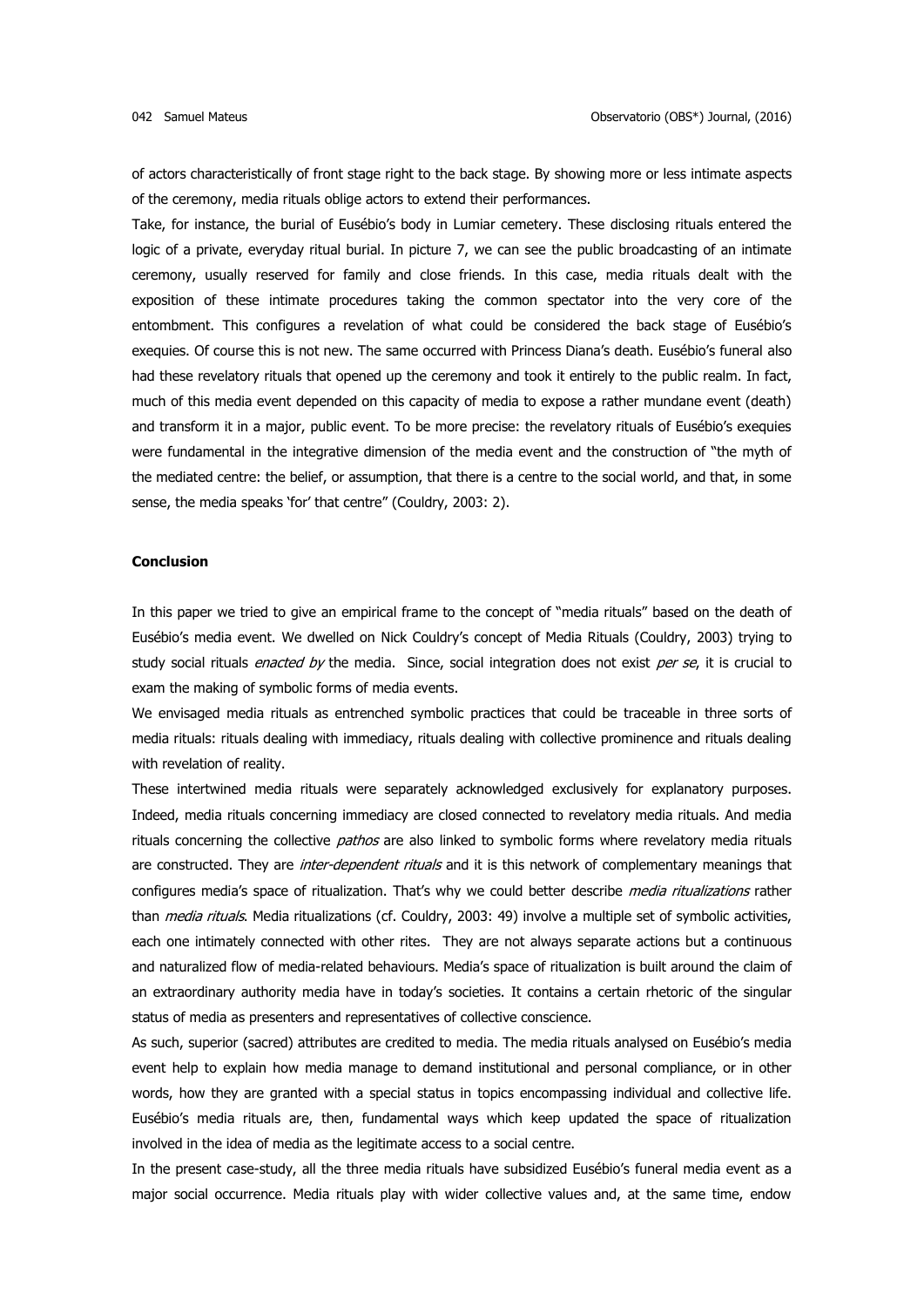them with a sense of togetherness and national identity. So, we have described media rituals in Eusébio's exequies as emphasising the technological apparatus as providers to immediacy and authenticity; as special agents that conduct the tone of the ceremony and influence the way spectator's interpret and act towards it; and, thirdly, as providers of a mediated and exclusive admission to a sacred ceremony.

The claims positing media as providers of a representational realm of wider social values (the paying respects to a recently died legend, for instance) is supported by immediacy collective prominence and revelation media rituals. In each case, these media ritualizations are playing with the putative capacity media have for fostering social connection (Shils & Young, 1956: 77). By giving a ubiquitous experience of Eusébio's public mourning (immediacy media rituals), by giving public emphasis to social pathos (collective prominence media rituals) and by giving the idea media can reveal the essence of the event (revelatory media rituals), media are conceived as gateways to social integration, singular openings to society's core values.

In sum, media rituals played their part on the creation of the myth of Eusébio as one of Portugal's greatest symbols and one of the most respected international sports figures.

### **References**

Austin, Jonh (1975). How to Do Things with Words. Oxford: Oxford University Press

Becker, K. (1995). "Media and the ritual process", Media, Culture & Society, 17, pp.629-646.

- Bennett, Gillian & Rowbottom, Anne (2009). "Born a Lady, Married a Prince, Died a Saint: The Deification of Diana in the Press and Popular Opinion in Britain", In Kõiva, Mare (ed.) Media & Folklore. Contemporary Folklore IV, Tartu: ELM Scholarly Press, pp. 271–287.
- Bolin, Göran (2010), "Media Events, Eurovision and Societal Centers" In Couldry N, Hepp A, Krotz F (ed.), Media Events in a Global Age, London and New York, Routledge, pp.125-138.
- Cottle S. (2006), "Mediatized rituals: beyond manufacturing consent", Media, Culture & Society 28: 411-432.

Couldry, Nick (2003), Media Rituals, London and New York: Routledge.

- Dayan, D. & Katz, E. (1992). Media Events the live broadcasting of history, Cambridge, London, Harvard University Press
- Dovey, Jon (2000). Freakshow: first person media and factual television. London: Pluto Press.
- Durkheim, Émile (2001*). The Elementary Forms of Religious Life*. Oxford: Oxford University Press.
- Eco, Umberto (1985). "Tv: la transparence perdue" In La Guerre du Faux, Paris, Grasset&Fasquelle.
- Ehrlich, M. (1996) "Using Ritual to Study Journalism," Journal of Communication Inquiry, 20 (12): 3-17.
- Elliott, P. (1980) "Press Performance as Political Ritual" In H. Christian (ed.) The Sociology of Journalism and the Press. University of Keele, Sociological Review Monograph 29: 141-77.
- Ettema, J. (1990) "Press Rites and Race Relations: A Study of Mass Mediated Ritual", Critical Studies in Mass Communication 7: 309–31.

Goffman, E. (1959) The presentation of self in everyday life. New York: Anchor Books. Chicago

Hepp, Andreas, Couldry, Nick (2010), "Introduction Media Events in Globalized Media Cultures" In Couldry N, Hepp A, Krotz F (ed.), Media Events in a Global Age, London and New York, Routledge: 61-75.